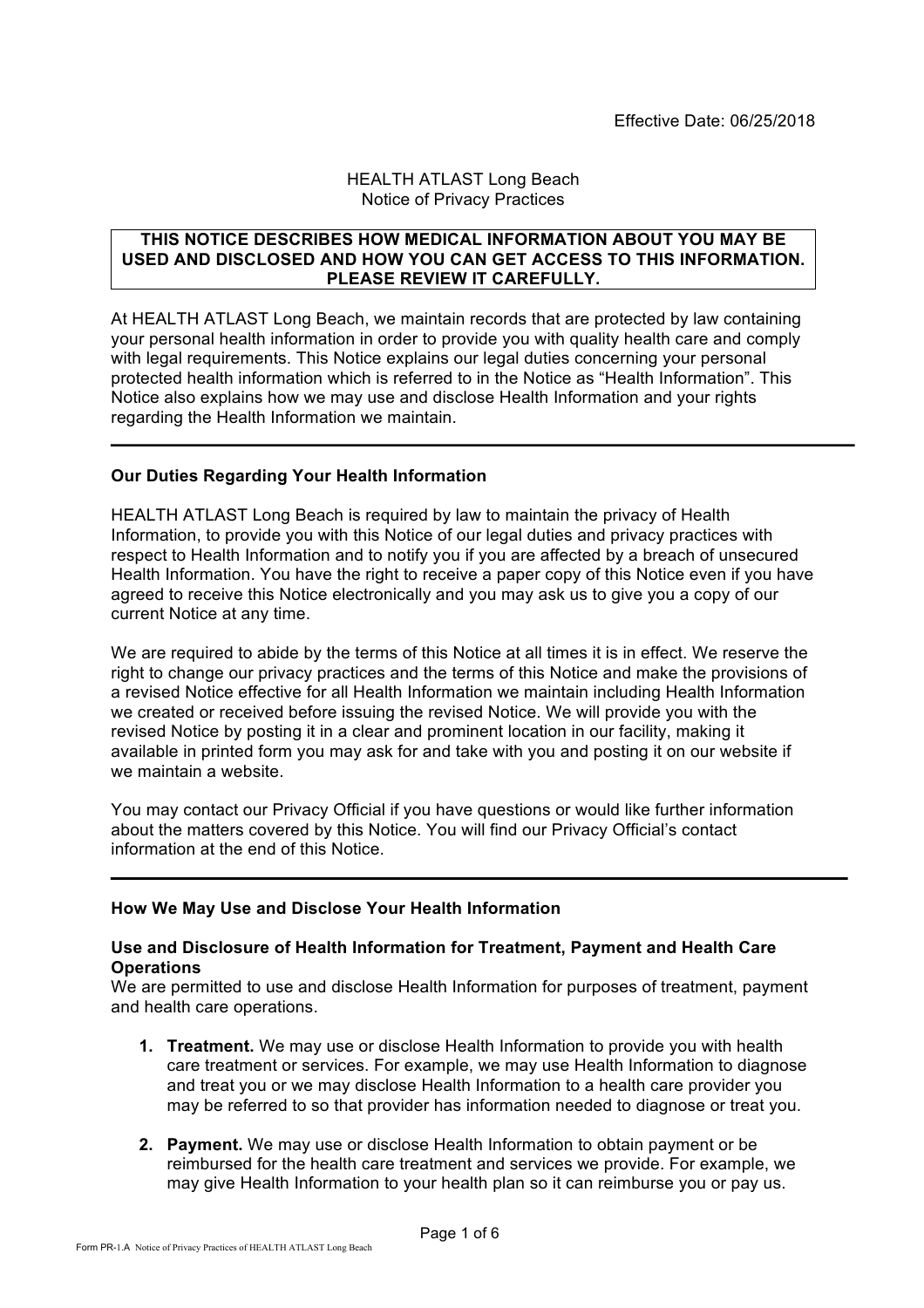We may also provide Health Information to your health plan to obtain prior approval for treatment or to determine whether your plan will cover the treatment.

**3. Health Care Operations.** We may use or disclose Health Information in connection with our health care operations which are ways we provide health care and manage our organization. For example, we may use or disclose Health Information to evaluate our performance in providing health care to you and identify ways we may improve our service.

## **Use and Disclosure of Health Information Required or Permitted by Law**

There are situations besides treatment, payment or health care operations where we may use or disclose some Health Information without first obtaining your written authorization. Any such use or disclosure will be limited to the Health Information required or permitted by law in the following situations.

- **1. Public Health Activities** We may disclose Health Information to public health authorities that are authorized by law to collect or receive information to report vital information and prevent or control disease or injury. For example, we may report information about communicable diseases, child abuse or neglect, problems related to food, medications or medical devices or products and vital events such as births or deaths. We may also disclose Health Information to a person who may have been exposed to a disease or may be at risk for contracting or spreading a disease or condition or findings concerning a work-related illness or injury or workplace related health issue to an employer. If we reasonably believe you are a victim of abuse, neglect, or domestic violence we may disclose Health Information limited to requirements of law to a government authority authorized by law to receive reports of such abuse, neglect, or domestic violence.
- **2. Health Oversight Activities.** We may disclose Health Information to a health oversight agency that includes, among others, an agency of the federal or state government authorized by law to monitor the health care system.
- **3. Judicial and Administrative Proceedings.** We may disclose Health Information in the course of judicial or administrative proceedings. For example, we make a disclosure in in response to a court or administrative order or subpoena.
- 4. **Law Enforcement Purposes.** We may disclose Health Information to a law enforcement official as required by law, in response to a law enforcement official's lawful request to identify or locate a victim, suspect, fugitive, material witness or missing person or to report a crime that has occurred on our premises or that may have caused a need for emergency services.
- 5. **Required by Law.** We may use or disclose your Health Information when required by state, federal or other law to correctional institutions, the Food and Drug Administration and authorized federal officials for the conduct of lawful national security activities and the provision of protective services to the President or other persons as required by federal law.
- **6. Coroners, Medical Examiners and Funeral Directors.** We may disclose Health Information to coroners or medical examiners to identify a deceased person or to determine the cause of death and to funeral directors as necessary to carry out their duties.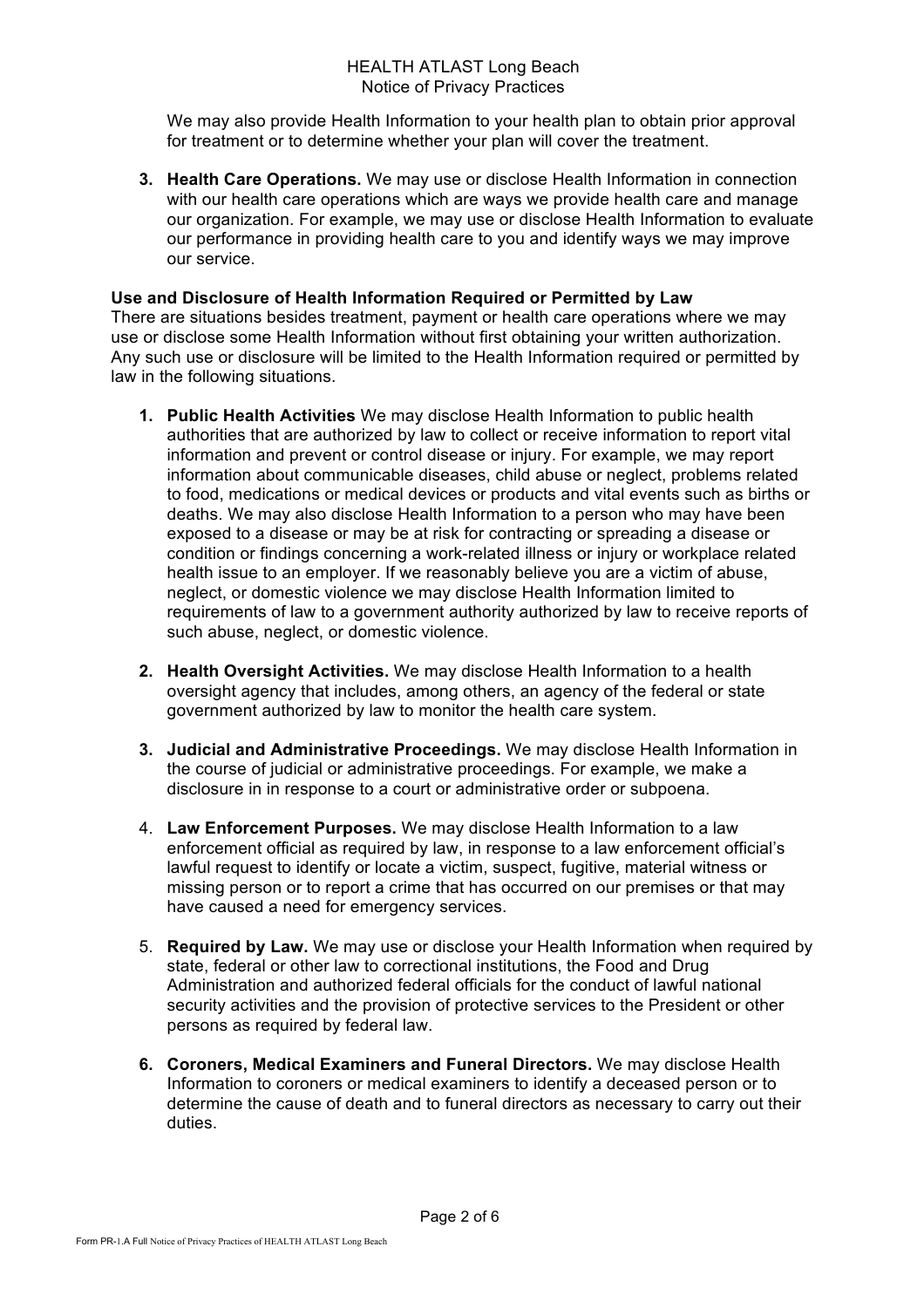- 7. **Organ Donation.** We may disclose Health Information to an organ procurement organization or other facility that participates in or makes a determination for the procurement, banking or transplantation of organs or tissues.
- 8. **Disaster Relief Incidents.** We may use or disclose Health Information to a public or private entity authorized to assist in disaster relief efforts such as the American Red Cross. If you tell us you object, we will not make this use or disclosure unless we must do so to respond to an emergency situation.
- 9. **Persons Involved in Your Care.** We may use or disclose Health Information to persons involved in your health care or payment for health care including family members, your personal representative or another person identified by you unless you object to our use and disclosure of Health Information to such persons.
- 10. **Workers Compensation.** We may use or disclose Health Information to comply with workers' compensation laws
- 11. **Avert a Serious Threat to Health or Safety.** We may use or disclose Health Information if we believe it is necessary to prevent or lessen a serious threat to the health or safety of a person or the public.
- 12. **School Immunization Records.** We may disclose Health Information to provide proof of your immunization to a school if you are an adult or emancipated minor and you agree or about a minor child if the child's parent or guardian agrees.
- 13. **Military.** If you are a member of the armed forces, we may release medical information about you to military authorities as authorized or required by law. We may also release medical information about foreign military personnel to the appropriate foreign military authority.
- 14. **Fundraising.** We may use limited Health Information such as your name, address and treatment dates to contact you for fundraising purposes to support our health care purposes and mission. You have the right to elect not to receive fundraising communications and if you receive a fundraising communication from us you will also receive simple instructions about how to stop receiving any more fundraising communications.

**Use and Disclosure of Health Information Requiring Written Authorization** Your written authorization is required for the following uses and disclosures of Health Information:

- 1. **Marketing.** We will not use or disclose Health Information for marketing purposes without your written authorization. Marketing is defined as a communication about a product or service related to your health care for which we receive payment from a third party.
- 2. **Sale of Health Information.** We will not use or disclose your Health Information in a way that is considered a sale of Health Information without your written authorization. A sale of Health Information is defined as an exchange where we directly or indirectly, receive payment for the Health Information from a recipient of the Health Information.
- 3. **Psychotherapy Notes.** If we maintain psychotherapy notes about you we will not disclose psychotherapy notes without your written authorization except in limited instances that are permitted or required by law.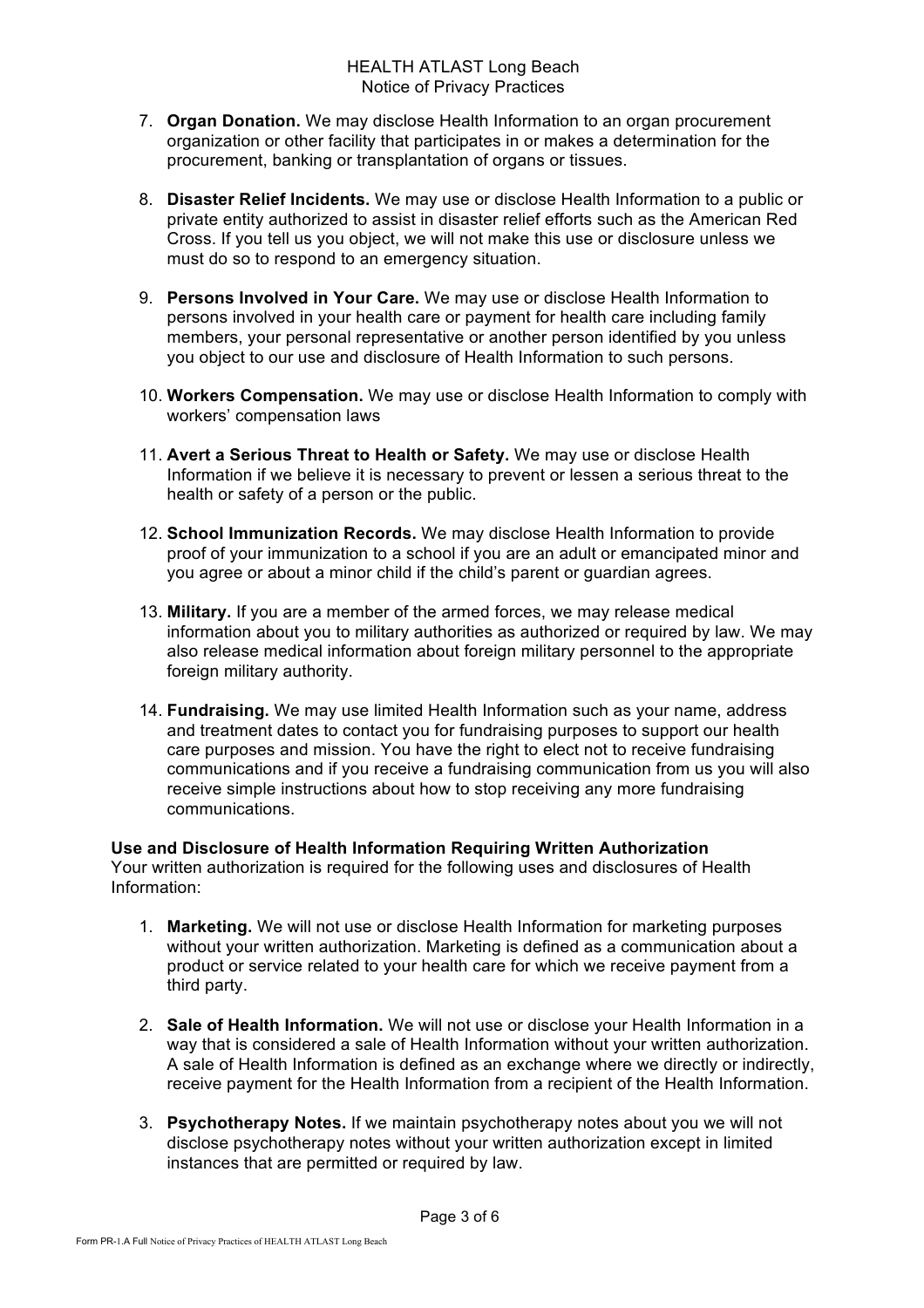# **Other Uses and Disclosures of Health Information Requiring Written Authorization**

Your written authorization is required for other uses and disclosures of Health Information that is not described in this Notice.

### **You May Revoke Your Authorization in Writing at Any Time**

You may revoke an authorization to use or disclose Health Information at any time. Your revocation must be in writing and it will not affect uses or disclosures of Health Information made in reliance on your authorization before its revocation. If the Authorization was obtained as a condition of obtaining insurance coverage, other law may provide the insurer with the right to contest a claim under the policy or the policy itself.

# **Your Health Information Rights and How You May Exercise Your Rights**

You have the rights with respect to Health Information we maintain about you that are explained in this section of the Notice.

- You may exercise any of your rights at any time
- You may obtain a paper copy of our current Notice of Privacy Practices by simply asking for it
- You must submit a written request to exercise your other rights
- For your convenience we will provide you with a form to make your written request

## **Right to Our Notice of Privacy Practices**

You have the right to obtain a paper copy of our current Notice of Privacy Practices which is always available at our facility. You have the right to receive an electronic copy of this Notice from our web site if we maintain one or, if you agree in writing, by email. You have the right to obtain a paper copy of this Notice at any time even if you have agreed to receive it electronically.

#### **Right to Request Restrictions of Use and Disclosure of Health Information**

#### **Your Right to Request Restrictions, in General.**

You have the right to request a restriction of Health Information we use or disclose about you for treatment, payment or health care operations. You also have the right to request a restriction of Health Information we disclose about you to someone who is involved in your care or the payment for your care, like a family member or friend. We are not required to agree to your request. If we do agree, we will comply with your request unless the information is needed to provide you emergency treatment.

We will comply with your request unless it is needed by a health care provider to provide emergency treatment to you and we will request that health care provider not to further use or disclose your Health Information. We may terminate our restriction if you ask us to terminate it. We may also terminate a restriction whether or not you ask us to end the restriction if we inform you we are terminating it. If we do terminate a restriction it will only affect Health Information that was created or received after we inform you of the termination.

### **Your Right to Request Restrictions to a Health Plan.**

You have the right to request in writing a restriction of Health Information we disclose about you to a health plan if the disclosure is for the purpose of carrying out payment or health care operations and is not otherwise required by law and pertains solely to a health care item or service for which you or someone on your behalf has paid for in full.

We are required to agree to your request to restrict disclosure of your Health Information to a health plan concerning a health care item or service for which you or a person on your behalf (other than a health plan) has paid us in full.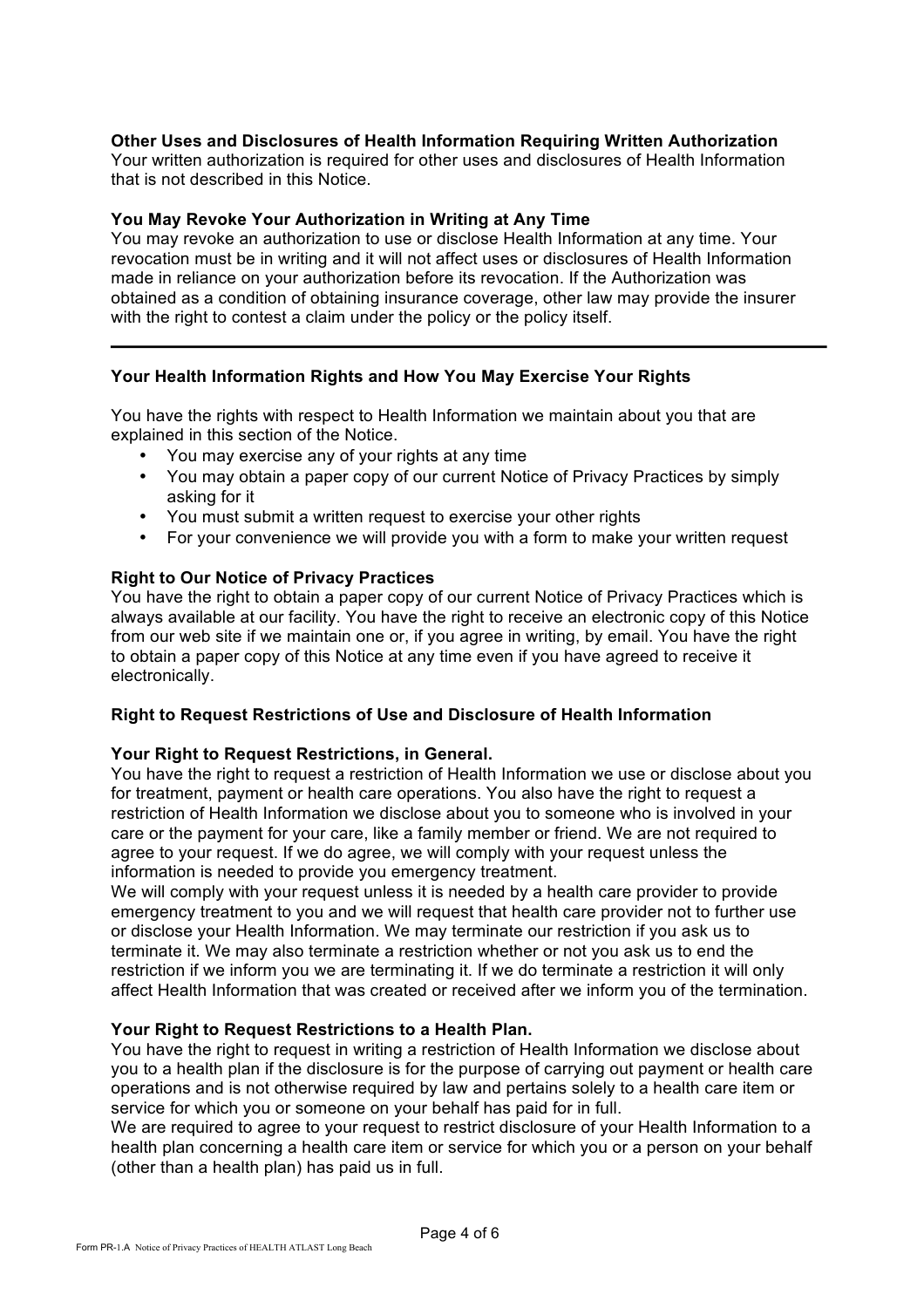## HEALTH ATLAST Long Beach Notice of Privacy Practices

# **Right to Request Confidential Communications**

You have the right to request that we communicate with you about Health Information by alternative means or at an alternative location. For example, you can ask that we only contact you at work or by mail. We will not ask you the reason for your request and we will accommodate all reasonable requests. If we are unable to communicate with you by the alternative means or at the alternative location you have requested we may attempt to communicate with you using any information we have.

# **Right to Inspect and Copy Health Information**

You have the right to inspect and copy Health Information we maintain that may be used to make decisions about your care for as long as we maintain those records. You may also request a copy of the Health information including an electronic copy of Health Information we maintain electronically. If you request a copy of the information, we may charge a fee for the costs of copying, mailing or other supplies associated with your request. We will respond within 30 days of receiving your request unless we advise you we need more time, not exceeding 30 additional days, to complete action on your request because, for example, the Health Information must be retrieved from an off-site secure storage location. We will provide the access to the Health Information requested or, in some limited circumstances, we may deny part or all of the request. If we deny your request to inspect and copy Health Information in whole or in part we will explain in writing why we denied the request and explain how you may request a review of our denial and how you may make a complaint to us and the Secretary of the U.S. Department of Health and Human Services concerning our denial.

# **Right to Request Amendment of Health Information**

If you believe Health Information we maintain is incorrect or incomplete you have the right to request we amend that Health Information. We will respond within 60 days of receiving your request unless we advise you we need more time, not exceeding 30 additional days, to complete action on your request. We will inform you of our action on your request including what we will do if we accept your request for amendment in whole or in part. If we deny all or part of your request for amendment we will provide you with the reasons for the denial and inform you of your additional rights to disagree with our denial and make a complaint to us and the Secretary of the U.S. Department of Health and Human Services concerning our denial.

# **Right to an Accounting of Disclosures of Health Information**

You have the right to receive an accounting of any disclosures of your Health Information we have made to others other than disclosures relating to treatment, payment, health care operations and disclosures made to you or according to your written authorization. Your may request an accounting of disclosures for the six (6) years prior to the date on which you make the request although you may limit your request to a shorter time frame. We will respond within 60 days of receiving your request unless we advise you we need more time, not exceeding 30 additional days, to complete action on your request. We must provide you with the accounting in writing and the first accounting you request in any twelve (12) month period will be free of charge. We may charge you a reasonable, cost-based fee for any other request for an accounting you make within the same twelve (12) month period and we will inform you in advance of the fee and provide you with an opportunity to withdraw or modify the request for another accounting in order to avoid or reduce the fee.

# **Right to Make a Complaint that Your Privacy Rights Have Been Violated**

If you believe your privacy rights have been violated, you have the right to file a complaint with us. You also have the right to file a complaint with the Secretary of the U.S. Department of Health and Human Services. We will not retaliate against you for filing a complaint that your privacy rights have been violated. You may use the following Contact Information to make a complaint.